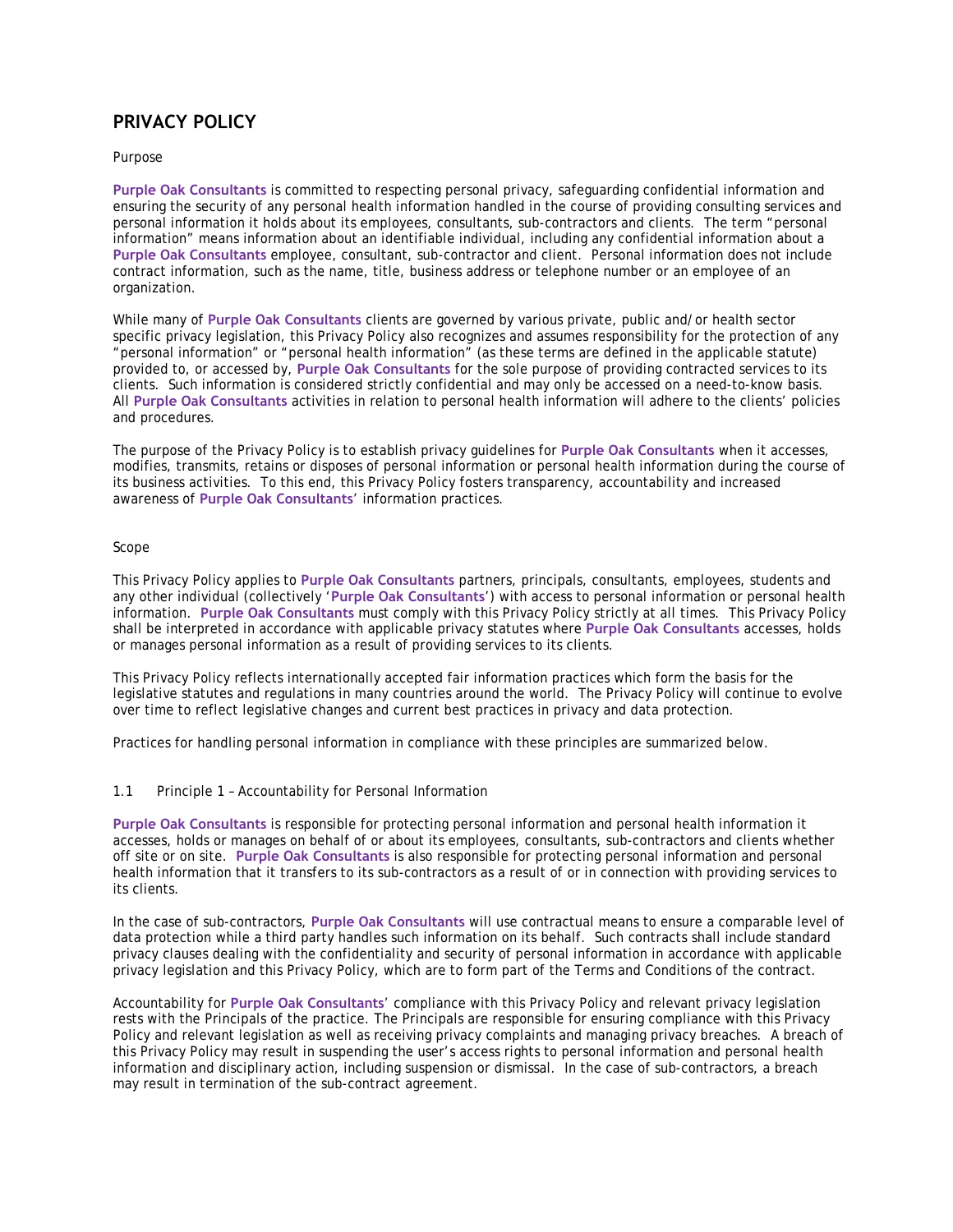### 1.2 Principle 2 – Identifying Purposes for Collecting Personal Information

**Purple Oak Consultants** collects personal information from its employees, consultants, sub-contractors and clients. **Purple Oak Consultants** collects personal information from its clients for the purpose of providing them with business services and products; it also collects personal information about its employees and sub-contractors for general contact and human resources purposes. From time to time **Purple Oak Consultants** may also access personal health information in the custody/control of its clients for the purpose of providing contracted services on behalf of its clients.

Upon request, **Purple Oak Consultants** shall inform its employees, sub-contractors and clients of the purpose for which it collects, uses or discloses personal information as well as the purpose for which it may need to access personal health information. Personal information is collected, wherever possible, directly from employees, consultants, clients or through referrals where an individual has requested that such information be provided to **Purple Oak Consultants**. **Purple Oak Consultants** may also collect personal information from third parties, including government agencies, who have the authority to disclose the information.

#### 1.3 Principle 3 - Consent

Except where the law authorizes collection and use of personal information or personal health information on behalf of its clients without consent, prior to collecting and using such information, **Purple Oak Consultants** shall obtain consent of the individual who supplied the information or someone duly authorized to act on that individual's behalf. Such consent may be withdrawn at any time by contacting the Principals, subject to any legal or contractual restrictions and upon reasonable notice to **Purple Oak Consultants**. Where **Purple Oak Consultants**  requires access to personal health information in the course of providing services to its clients, **Purple Oak Consultants** acknowledges that obtaining consent at the point of collection rests with the client and that additional consent is not required by **Purple Oak Consultants** for the sole purposes of assisting its clients with work on its behalf and for the purpose consented to by the individual, except as required by law.

#### 1.4 Principle 4 – Limiting Collection

**Purple Oak Consultants** only collects personal information and/or accesses personal health information as required to fulfill the purposes identified in this Privacy Policy. **Purple Oak Consultants** does not collect personal health information.

### 1.5 Principle 5 – Limiting Use, Disclosure and Retention

**Purple Oak Consultants** shall not use or disclose personal information or personal health information in its custody or control, or to which it has access in the course of providing contract services, except as necessary in the course of providing the services. **Purple Oak Consultants** will only access, use, and disclose the minimum amount of personal information or personal health information necessary to fulfill the identified purpose.

For example, **Purple Oak Consultants** uses personal information to provide business services, for billing, recordkeeping, account collection and other client contact and service matters, to manage and develop its business and operations. **Purple Oak Consultants** will never disclose personal information or personal health information to a third party without consent or unless it is required by law or as necessary to provide client services (e.g. to a subcontractor) provided that adequate contractual measures are in place to protect the information in accordance with this Privacy Policy and applicable legislation.

**Purple Oak Consultants** shall retain personal information and personal health information no longer than necessary to provide its clients with contracted services. As such, **Purple Oak Consultants** takes security precautions when disposing and/or destroying such information. Specifically, upon completion of a contract, all personal information and personal health information it receives or accesses from its clients shall be returned or destroyed. If **Purple Oak Consultants** is required to destroy the information, it shall ensure that its employees, consultants, sub-contractors or personnel:

a) physically destroy all print and other hard copies by cross-shredding it;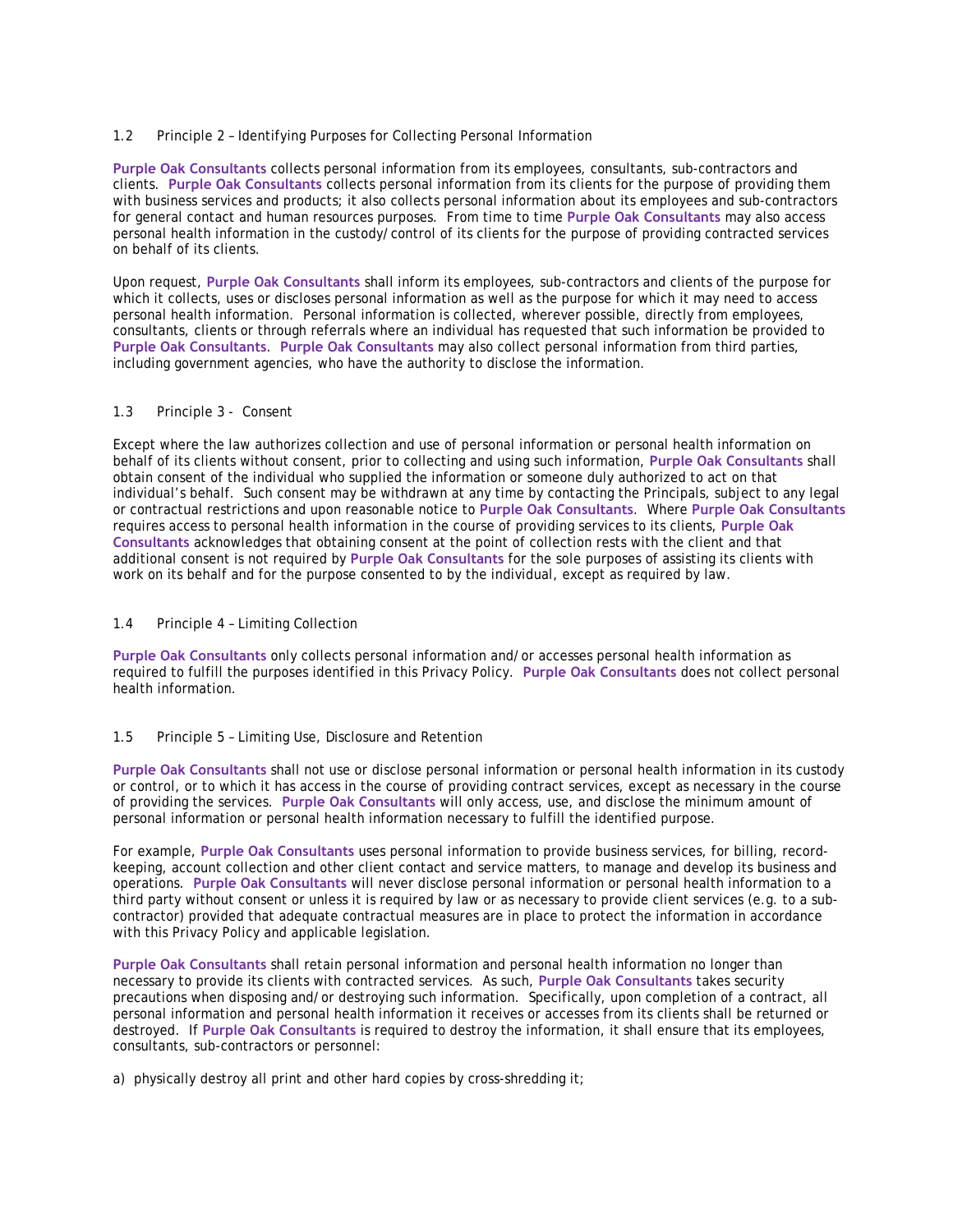b) erase, scrub or otherwise remove all electronic, digital or other versions of it from every item of equipment and all media (including disks, tapes, computers, servers, and related peripheral equipment such as disk arrays, tapes or disk backup units) that it has installed, downloaded, or otherwise put onto; or

c) otherwise obliterate it.

**Purple Oak Consultants** shall also ensure that any partners, principals, consultants, employees, students, subcontractors or any other individual with access to personal information or personal health information who have been terminated or have resigned immediately return the information as well as any hardware belonging to **Purple Oak Consultants**. **Purple Oak Consultants** shall also ensure that pass cards are returned, usernames and passwords are revoked and changed to ensure no access to any applications, hardware, software, network and facilities belonging to **Purple Oak Consultants** and any client.

### 1.6 Principle 6 – Accuracy

**Purple Oak Consultants** shall ensure that all personal information it collects and holds is accurate, complete and up-to-date by routinely updating such information and/or making amendments upon request, where appropriate.

#### 1.7 Principle 7 – Safeguards

**Purple Oak Consultants** takes reasonable efforts to protect personal information against loss, theft, unauthorized access, disclosure, copying, use, modification or destruction by using appropriate physical, organizational and technological measures to respect the confidentiality of all personal and/or personal health information it holds or accesses. Methods of protection include but are not limited to:

- Physical Safeguards: locked filing cabinets, restricted access to offices;
- Organizational Safeguards: limited access to personal information on a need-to-know basis, employee privacy orientation and training, confidentiality pledges, random audits;
- Technical Safeguards: username and passwords, anti-virus protection and data backup.
- 1.8 Principle 8 Openness about Policies and Practices

**Purple Oak Consultants** makes this Privacy Policy, including the name, title, and contact information of its Principals accountable for **Purple Oak Consultants**' Privacy Policy and to whom access requests, inquires and complaints may be directed.

The Privacy Policy will be available a[t www.purpleoakconsultants.com](http://www.courtyard-group.com/).

Subject to applicable legislation, **Purple Oak Consultants** reserves the right to monitor any and all aspects of its information systems and infrastructures including, but not limited to: visited internet sites, instant messaging systems, chat groups, news groups and e-mail sent and/or received via **Purple Oak Consultants**' business email address.

**Purple Oak Consultants** will notify its clients at the first reasonable opportunity if personal information or personal health information handled by **Purple Oak Consultants** and/or its sub-contractors is stolen, lost or accessed by unauthorized persons.

#### 1.9 Principle 9 – Individual Access

**Purple Oak Consultants** provides its employees, consultants, sub-contractors and clients with access to their personal information upon request so that they may know what information **Purple Oak Consultants** holds about them and to provide an opportunity to verify the accuracy of their information and to correct any inaccuracies.

**Purple Oak Consultants** reserves the right not to provide access where providing such access would compromise the personal security or commercial confidentiality of **Purple Oak Consultants** or its clients or where personal information is protected by professional confidentiality standards or solicitor-client privilege. **Purple Oak Consultants** does not provide access nor does it have the authority to provide patients with any access to the